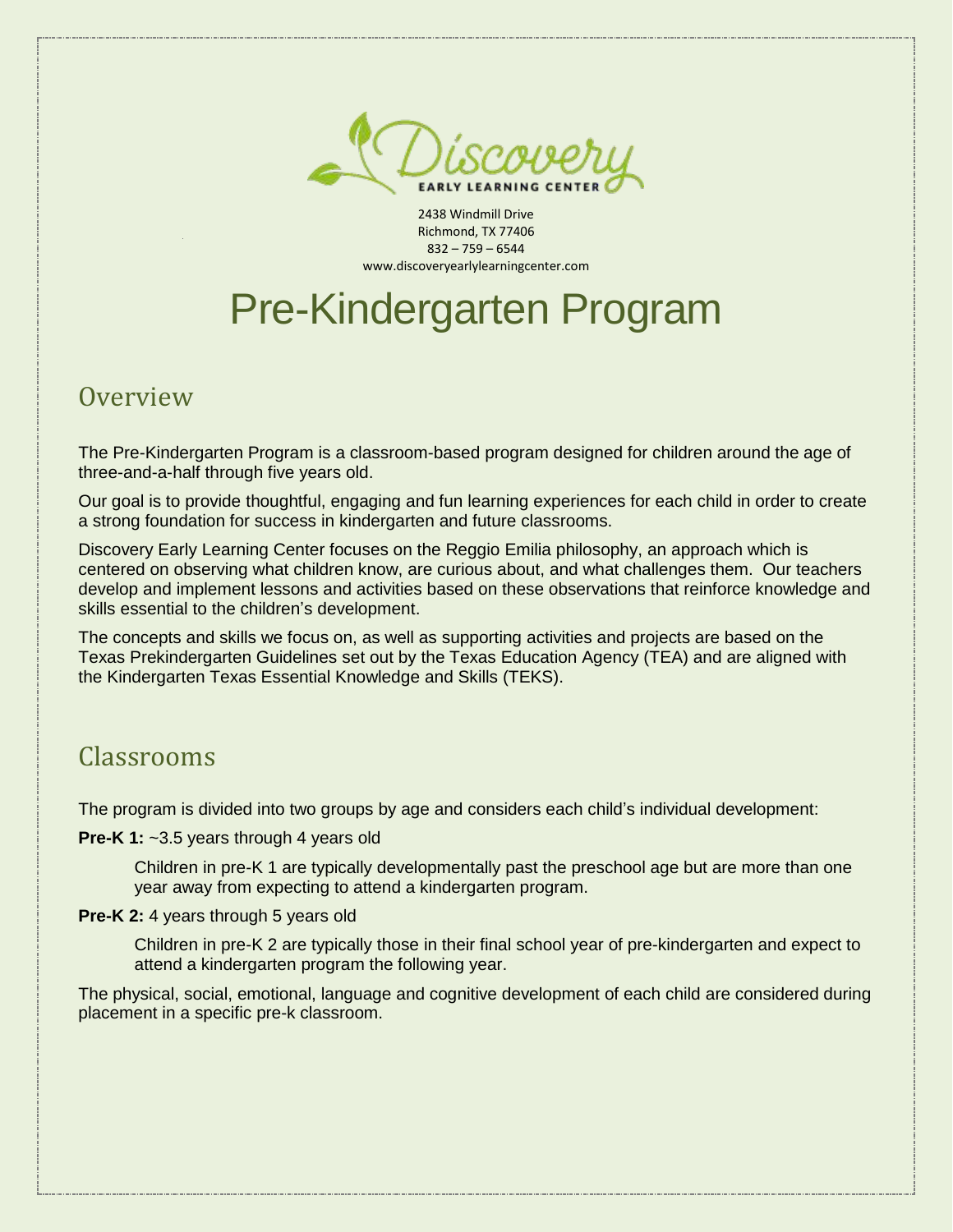## Domains and Skills

The pre-k program encourages development in the following essential skill domains of early childhood education:

- Social and Emotional Development
- Language and Communication
- Reading
- Writing
- **Mathematics**
- Science
- Social Studies
- Fine Arts
- Physical Development

Each of the nine domains are associated with skills that children learn throughout the program. Most of these skills will have typical outcomes at:

- Around four years old (Pre-K 1)
- End of pre-kindergarten year (Pre-K 2)

Our teachers design and implement daily lessons and activities that encourage, support and reinforce development in the above domains.

#### How We Implement

The development of these knowledge and skills are implemented throughout the children's day, including circle time, small group lessons, outdoor time, centers, projects and art time.

- Circle time allows for the whole class to come together to discuss rules, routines, and the plan for the day. It also allows for group discussion and an introduction to weekly language and math lessons.
- Small group time allows for individualized lessons focusing on specific skills.
- Our outdoor area is an extension of the classroom and allows for exploration in the areas of science, art and physical development.
- Centers allow for self-directed activities and provide opportunities to reinforce all skill domains.
- Projects are pre-planned activities, guided by the children's interests and curiosities, and provoke thoughtful conversations and collaboration between teachers and students.
- The children also have dedicated daily art studio time to invoke creativity through a variety of art mediums.